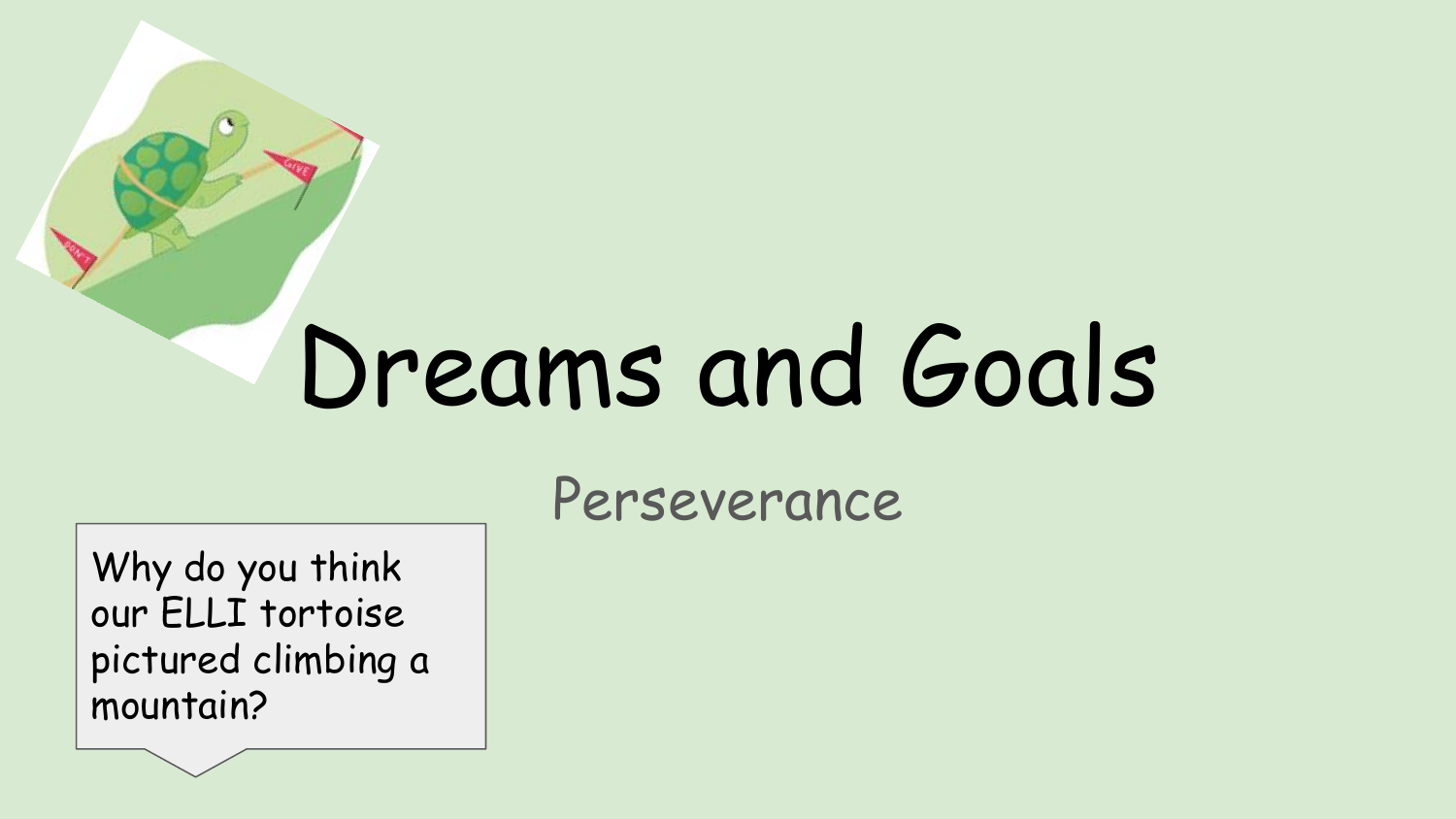### Albert Einstein

Listen [here](https://www.youtube.com/watch?v=Io6aSfV0Oks) if you are watching at home



A true Curious Cat: From a boy endlessly fascinated by the wonders around him, Albert Einstein ultimately grows into a man of genius recognized the world over for profoundly illuminating our understanding of the universe.

He had to show perseverance, sticking at things like the tortoise as his ideas took a long time to puzzle out. He also had to follow his dreams even when others didn't always believe in him.

His ideas helped us to understand the universe better, helped to build spaceships and satellites and learn even more about the universe.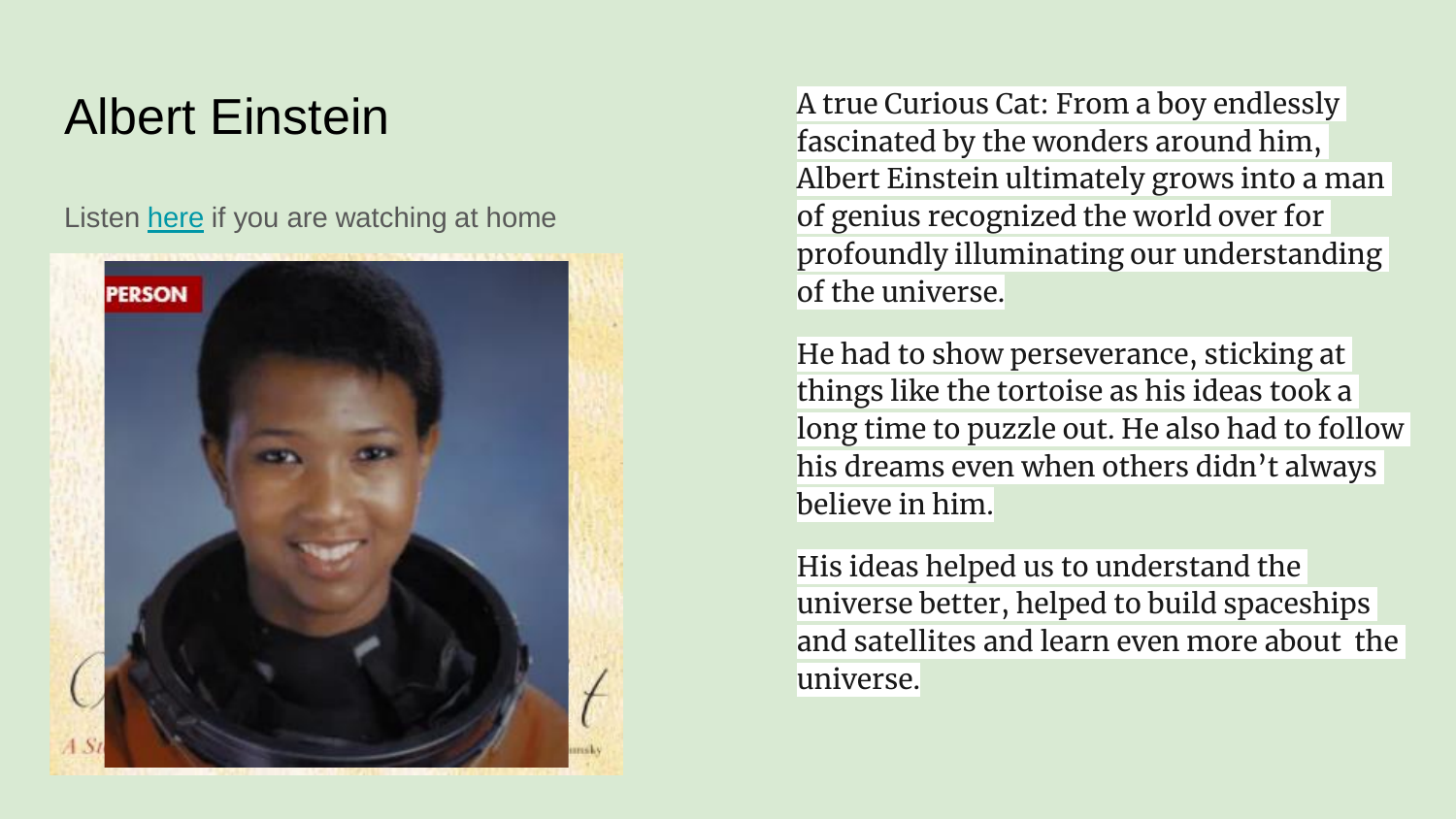# Other pioneering scientists

#### Caroline Herschel (1750–1848)

In the summer of 1786, Caroline Herschel became the first woman to discover a comet – and by 1797, she had discovered six more. As a result, she was the first woman to be paid for her exceptional contribution to science and also to be awarded the Gold Medal of the Royal Astronomical Society.



Mary Anning (1799–1847) began collecting fossils with her father at around the age of five. When she reached the age of 12, Anning unearthed the skeleton of an Ichthyosaur. She went on to discover a Plesiosaurus and a Dimorphodon (which we now know as a Pterodactyl).

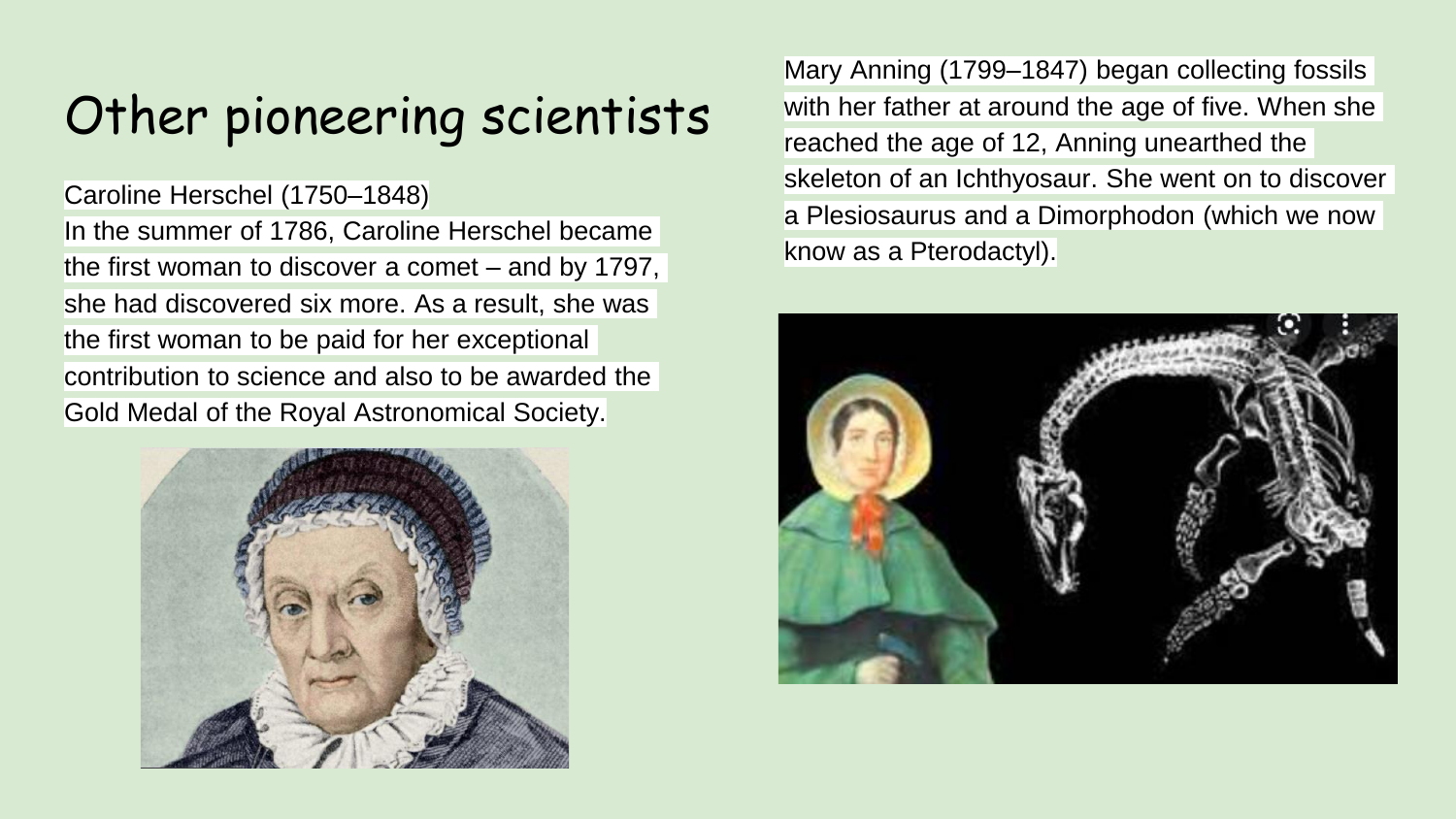## Other pioneering scientists



### **Edward Alexander Bouchet**

Biography  $(1852 - 1918)$ 

APR 2, 2014



In 1876, Edward Alexander Bouchet became the first African American to earn a doctorate degree in the United States.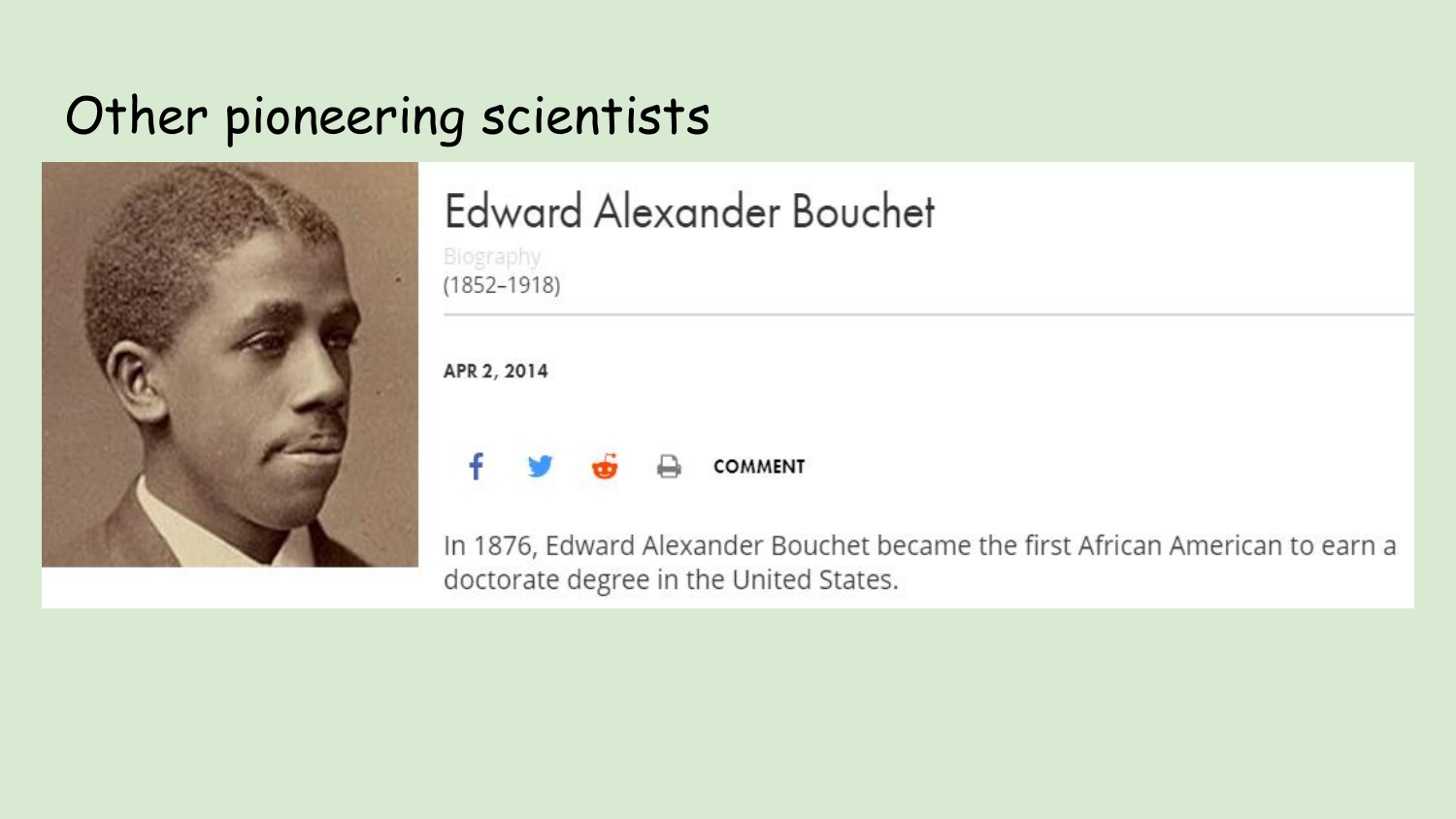# Today's pioneering scientists